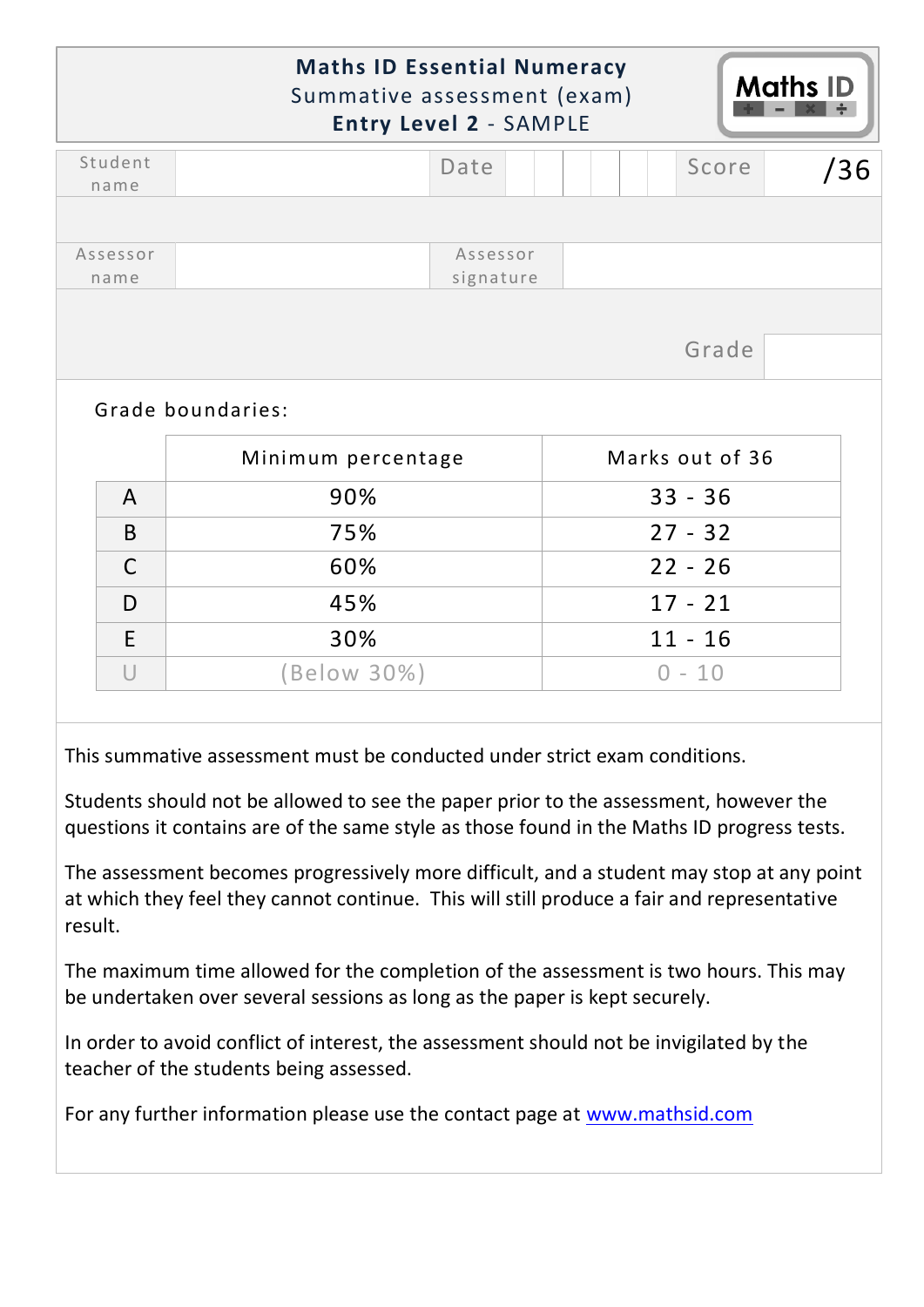

Mark for this page :  $/10$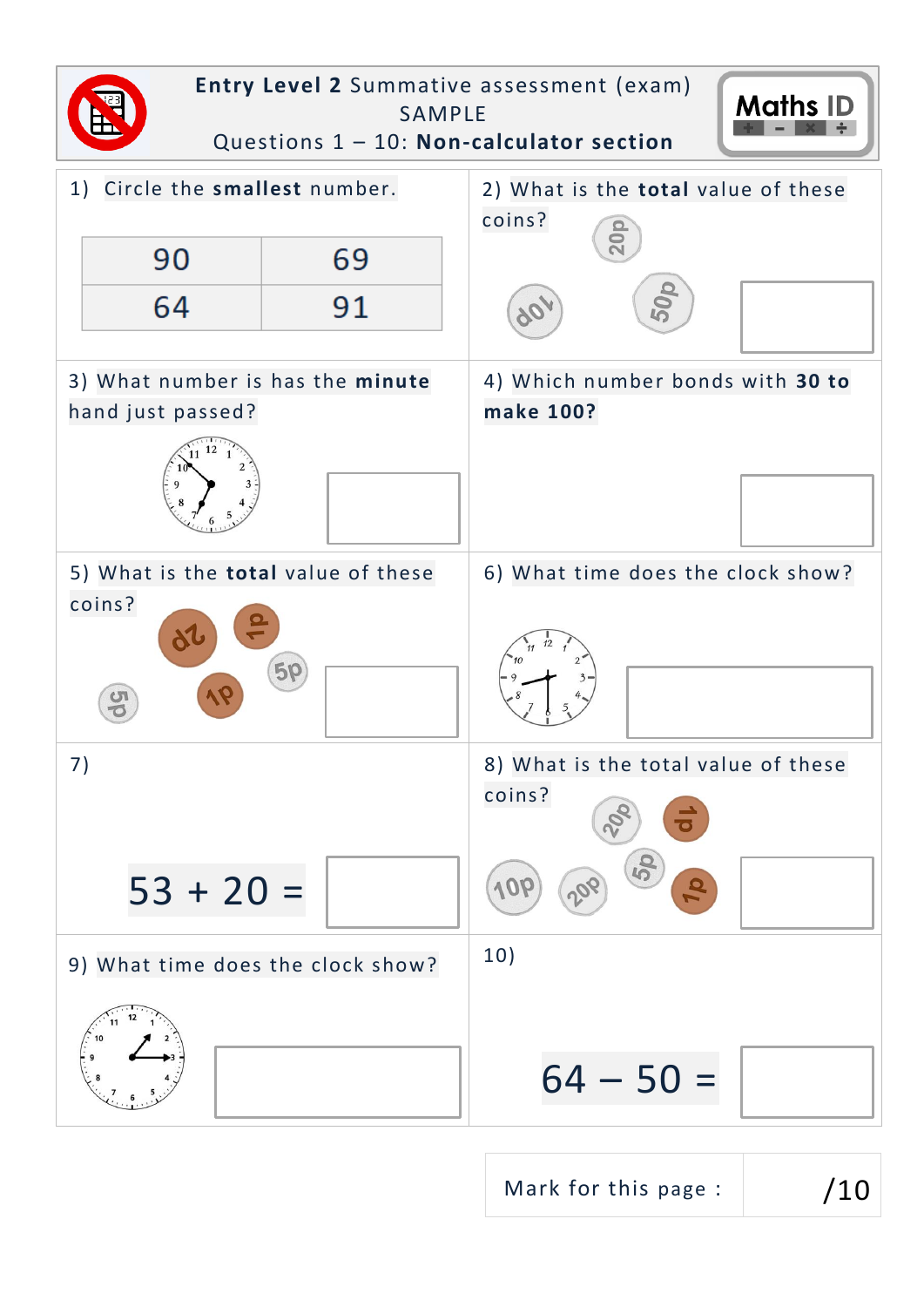

Mark for this page :  $/10$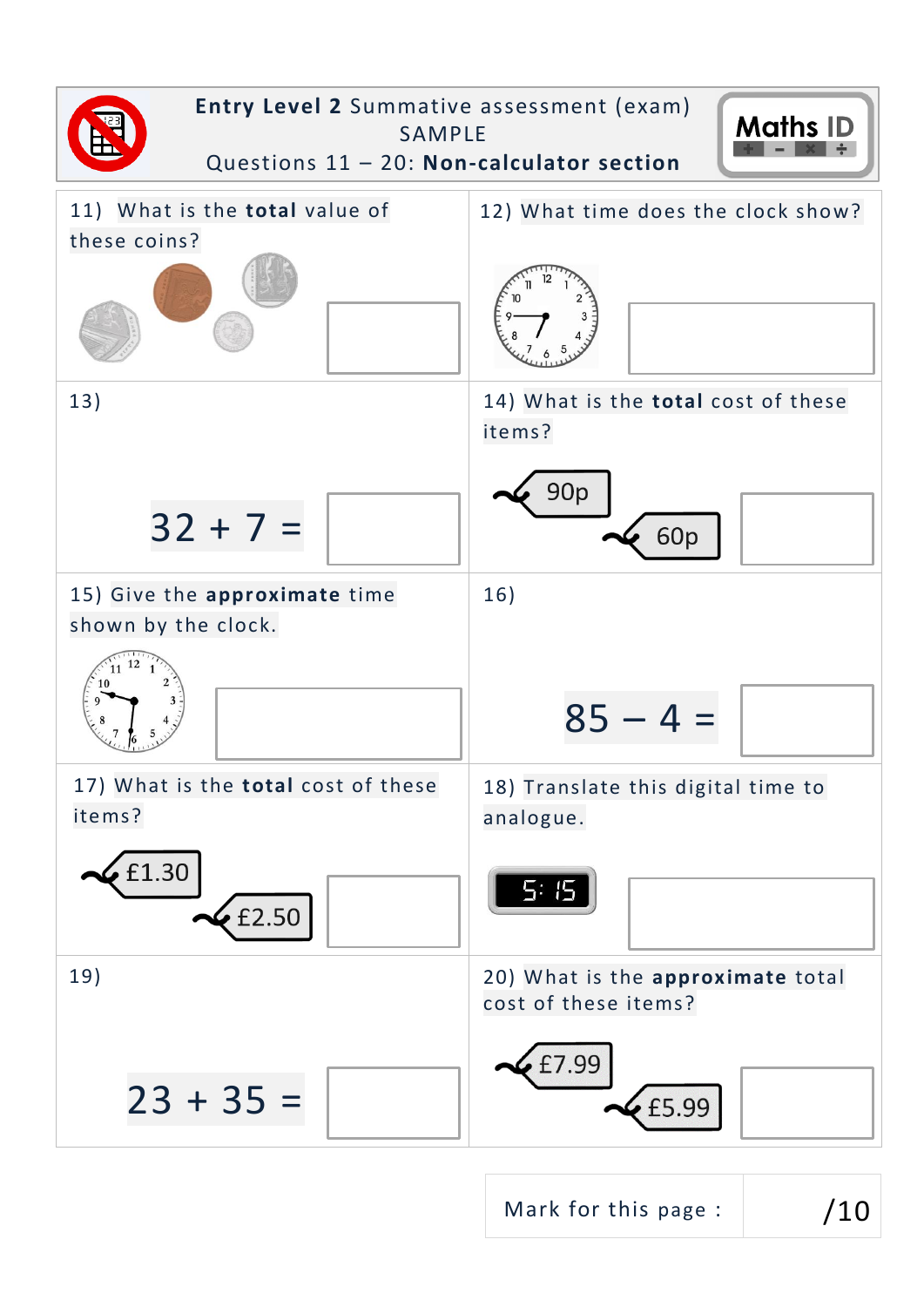

Mark for this page :  $/10$ 

 $\overline{\phantom{a}}$